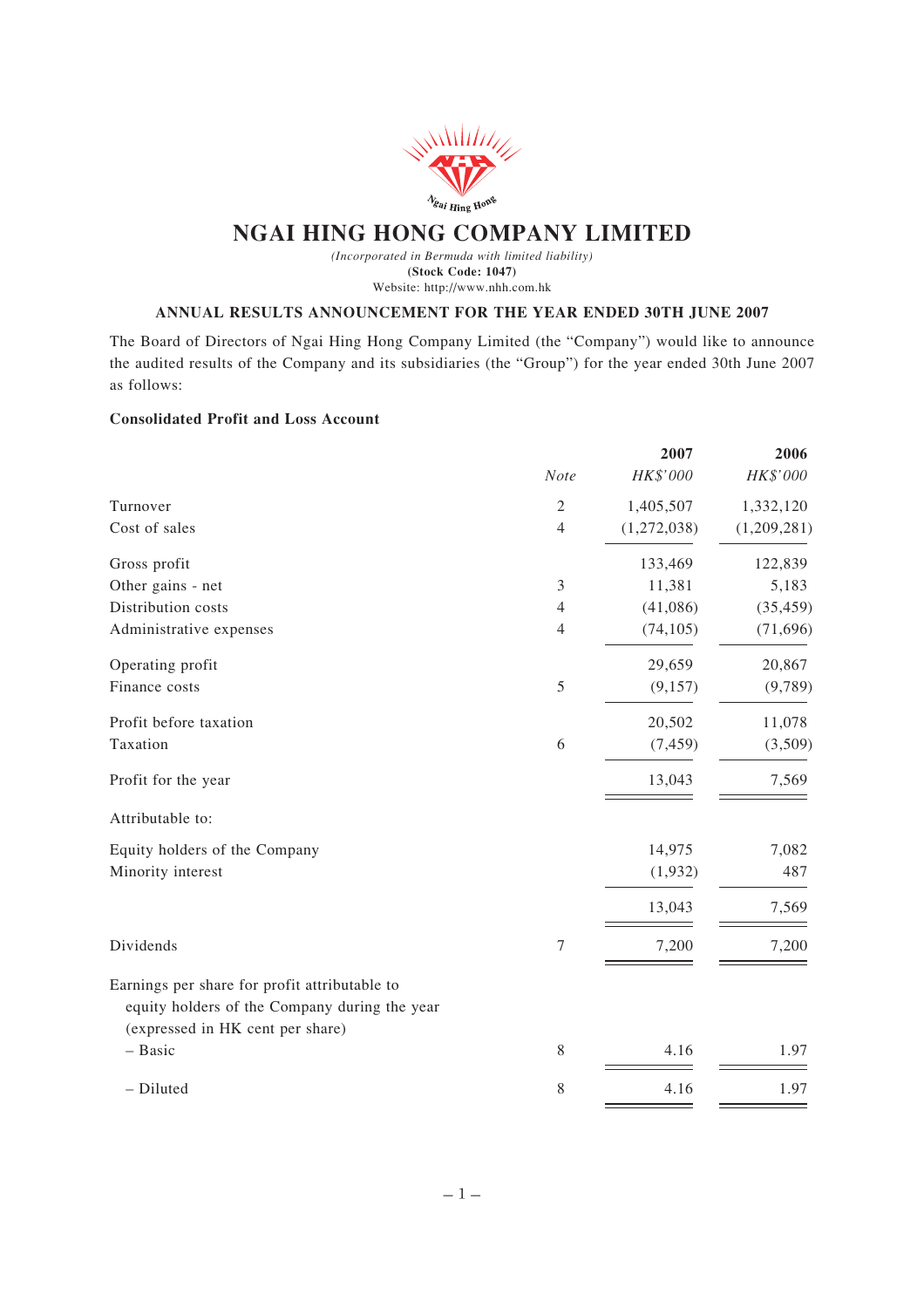# **Consolidated Balance Sheet**

|                                                    |      | 2007     | 2006     |
|----------------------------------------------------|------|----------|----------|
|                                                    | Note | HK\$'000 | HK\$'000 |
| Non-current assets                                 |      |          |          |
| Property, plant and equipment                      |      | 103,313  | 114,285  |
| Leasehold land and land use rights                 |      | 14,756   | 16,177   |
| Investment properties                              |      | 17,400   | 12,260   |
| Deferred tax assets                                |      | 527      | 2,056    |
|                                                    |      | 135,996  | 144,778  |
| Current assets                                     |      |          |          |
| Inventories                                        |      | 152,802  | 142,560  |
| Trade and bills receivables                        | 9    | 316,316  | 281,389  |
| Other receivables, prepayments and deposits        |      | 21,308   | 14,635   |
| Tax recoverable                                    |      | 3,418    | 1,001    |
| Assets held for sale                               |      | 21,417   |          |
| Derivative financial instruments                   |      | 1,575    | 3,018    |
| Cash and cash equivalents                          |      | 59,217   | 62,187   |
|                                                    |      | 576,053  | 504,790  |
| Current liabilities                                |      |          |          |
| Trade payable                                      | 10   | 128,888  | 93,856   |
| Other payables and deposits received               |      | 26,884   | 7,232    |
| Accruals                                           |      | 12,624   | 11,201   |
| Tax payable                                        |      | 4,934    | 6,589    |
| Obligations under finance leases - current portion |      | 5,711    | 7,699    |
| Trust receipts loans - secured                     |      | 116,718  | 103,649  |
| Short-term bank loans - secured                    |      | 40,660   | 50,155   |
| Bank advances for discounted bills                 |      | 7,083    | 4,549    |
| Derivative financial instruments                   |      | 603      | 3,045    |
|                                                    |      | 344,105  | 287,975  |
| Net current assets                                 |      | 231,948  | 216,815  |
| Total assets less current liabilities              |      | 367,944  | 361,593  |
| Non-current liabilities                            |      |          |          |
| Obligations under finance leases                   |      | 5,536    | 10,216   |
| Deferred tax liabilities                           |      | 3,343    | 3,129    |
|                                                    |      | 8,879    | 13,345   |
| Net assets                                         |      | 359,065  | 348,248  |
|                                                    |      |          |          |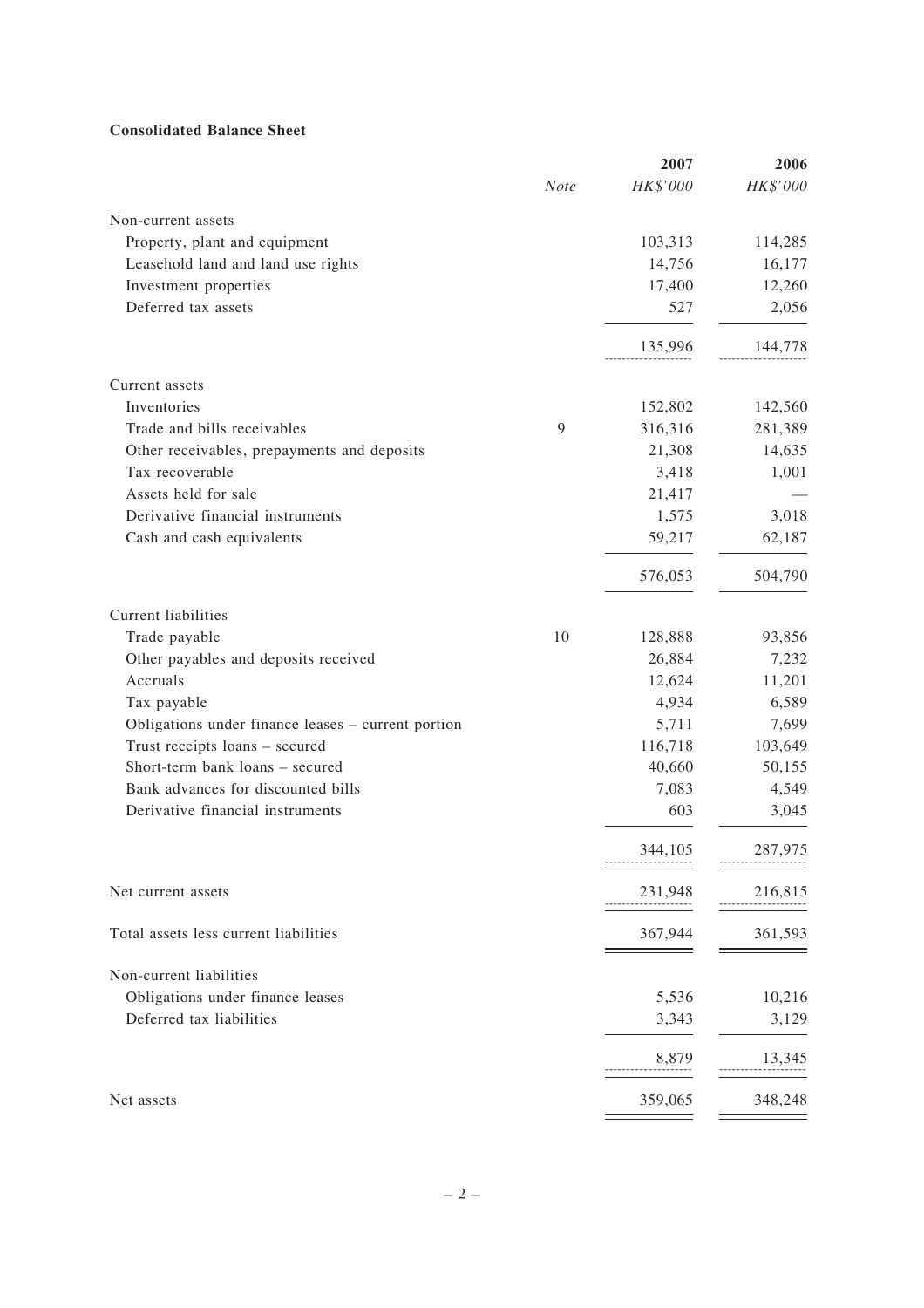|                                      |             | 2007     | 2006     |
|--------------------------------------|-------------|----------|----------|
|                                      | <b>Note</b> | HK\$'000 | HK\$'000 |
| <b>EQUITY</b>                        |             |          |          |
| Capital and reserves attributable to |             |          |          |
| the Company's equity holders         |             |          |          |
| Share capital                        |             | 36,000   | 36,000   |
| Other reserves                       |             | 82,225   | 75,722   |
| Retained earnings                    |             | 229,796  | 221,162  |
| Proposed dividends                   |             | 3,600    | 3,600    |
|                                      |             | 351,621  | 336,484  |
| Minority interest                    |             | 7,444    | 11,764   |
| Total equity                         |             | 359,065  | 348,248  |
|                                      |             |          |          |

*Notes:*

### 1 **Basis of preparation**

The consolidated accounts of the Company have been prepared in accordance with Hong Kong Financial Reporting Standards ("HKFRS"). The consolidated accounts have been prepared under the historical cost convention, as modified by financial assets and financial liabilities (including derivative instruments) at fair value through profit or loss and investment properties, which are carried at fair value.

The preparation of accounts in conformity with HKFRS requires the use of certain critical accounting estimates. It also requires management to exercise its judgement in the process of applying the Group's accounting policies.

(a) Standard, amendments and interpretations to existing standards effective in 2007

The following standard, amendments and interpretations to existing standards are mandatory for the year ended 30th June 2007 but are not relevant or do not have significant impact on the Group's operations:

| HKFRS 6                           | Exploration for and Evaluation of Mineral Resources           |  |  |
|-----------------------------------|---------------------------------------------------------------|--|--|
| Hong Kong Accounting Standard     | Actuarial Gains and Losses, Group Plans and Disclosures       |  |  |
| ("HKAS") $19$ (Amendment)         |                                                               |  |  |
| HKAS 21 (Amendment)               | Net Investment in a Foreign Operation                         |  |  |
| HKAS 39 (Amendment)               | Cash Flow Hedge Accounting of Forecast Intragroup             |  |  |
|                                   | <b>Transactions</b>                                           |  |  |
| HKAS 39 (Amendment)               | The Fair Value Option                                         |  |  |
| HKAS 39 and HKFRS 4 (Amendment)   | <b>Financial Guarantee Contracts</b>                          |  |  |
| HKFRS 1 (Amendment)               | First-time Adoption of Hong Kong Financial Reporting          |  |  |
|                                   | <b>Standards</b>                                              |  |  |
| HKFRS 6 (Amendment)               | Exploration for and Evaluation of Mineral Resources           |  |  |
| HKFRS-Int 4                       | Determining whether an Arrangement contains a Lease           |  |  |
| HKFRS-Int 5                       | Rights to Interests arising from Decommissioning, Restoration |  |  |
|                                   | and Environmental Rehabilitation Funds                        |  |  |
| Hong Kong International Financial | Liabilities arising from Participating in a Specific Market – |  |  |
| Reporting Interpretations         | Waste Electrical and Electronic Equipment                     |  |  |
| Committee ("HK(IFRIC)")-Int 6     |                                                               |  |  |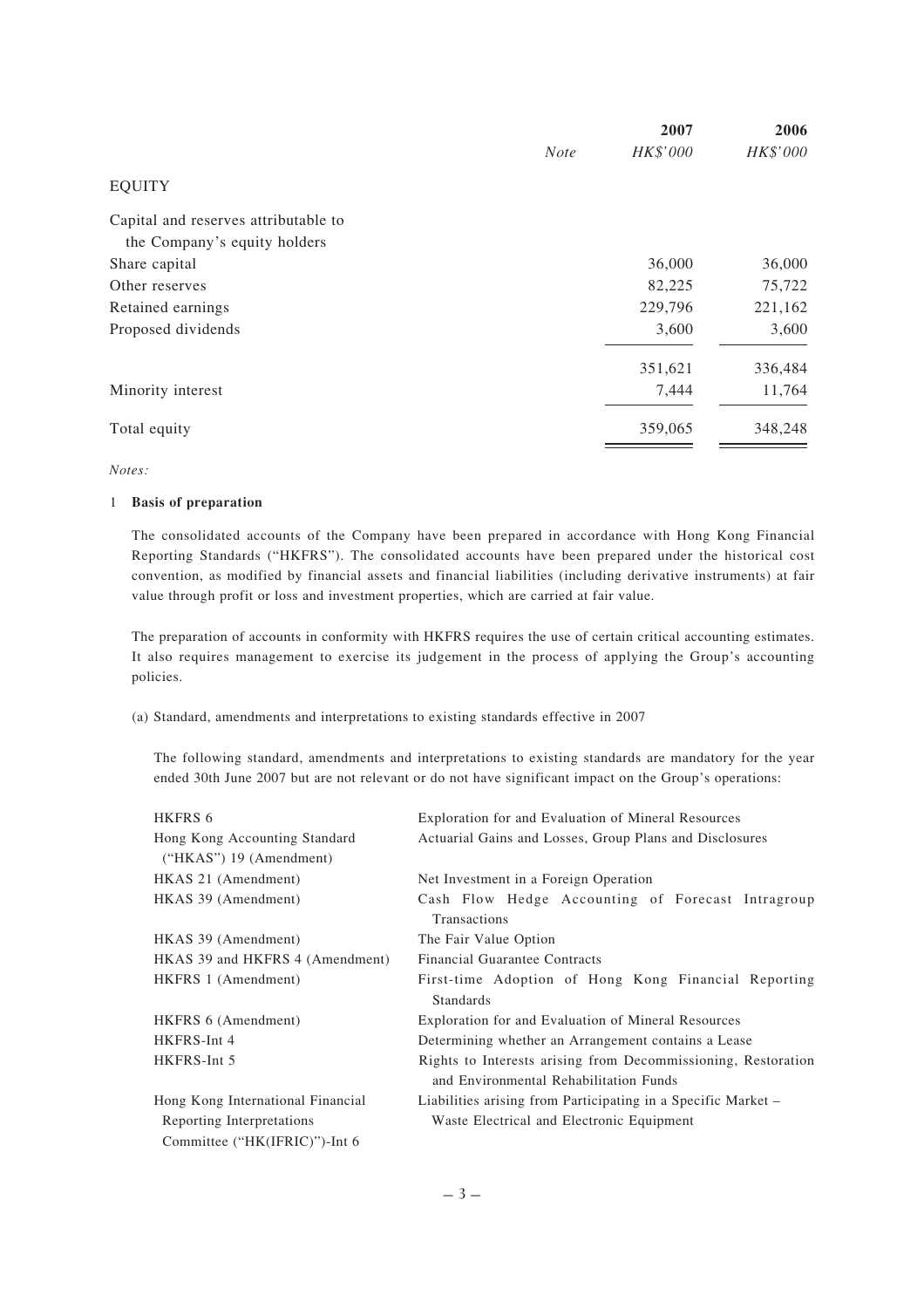| Applying the Restatement Approach under HKAS 29 Financial |
|-----------------------------------------------------------|
| Reporting in Hyperinflationary Economies                  |
| Scope of HKFRS 2                                          |
| Reassessment of Embedded Derivatives                      |
|                                                           |

(b) Standards and interpretations that are not yet effective and have not been early adopted by the Group

The following standards and interpretations have been published that are mandatory for the Group's accounting periods beginning on or after 1st July 2007 or later periods that the Group has not early adopted:

- HK(IFRIC)-Int 10, "Interim Financial Reporting and Impairment", effective for annual periods beginning on or after 1st November 2006. It prohibits the impairment losses recognised in an interim period on goodwill, investments in equity instruments and investments in financial assets carried at cost to be reversed at a subsequent balance sheet date.
- HK(IFRIC)-Int 11, "HKFRS 2 Group and Treasury Share Transactions", effective for annual periods beginning on or after 1st March 2007. This interpretation clarifies that certain types of transaction are accounted for as equity-settled or cash-settled under HKFRS 2. It also addresses the accounting for share-based payment transactions involving two or more entities within one group.
- HK(IFRIC)-Int 12, "Service Concession Arrangements", effective for annual periods beginning on or after 1st January 2008. It applies to companies that participate in service concession arrangements and provides guidance on the accounting by operators in public-to-private service concession arrangements.
- HK(IFRIC)-Int 13, "Customer Loyalty Programmes", effective for annual periods beginning on or after 1st July 2008. This interpretation addresses the accounting for granting award credits to the customers.
- HK(IFRIC)-Int 14, "HKAS 19 The Limit on a Defined Benefit Asset, Minimum Funding Requirement and their Interaction", effective for annual periods beginning on or after 1st January 2008. This interpretation clarifies when refunds or reductions in future contributions should be regarded as available, the effect of minimum funding requirement on it and when a minimum funding requirement gives rise to a liability.
- HKFRS 7, "Financial Instruments: Disclosures", and the complementary Amendment to HKAS 1, "Presentation of Financial Statements – Capital Disclosures", effective for annual periods beginning on or after 1st January 2007. HKFRS 7 introduces new disclosures relating to financial instruments. These standard and amendment do not have any impact on the classification and valuation of the Group's financial instruments.
- HKFRS 8, "Operating Segments", effective for annual periods beginning on or after 1st January 2009. Under HKFRS 8, segments are components of an entity regularly reviewed by an entity's chief operating decision-maker. Items are reported based on the internal reporting.
- HKAS 23 (Revised), "Borrowing Costs", effective for annual periods beginning on or after 1st January 2009. The revised standard removes the option to expense borrowing costs attributable to qualifying assets.

The Group has already commenced an assessment of the impact of these new standards, amendments and interpretations but is not yet in a position to state whether these new standards, amendments and interpretations would have a significant impact on its results of operations and financial positions.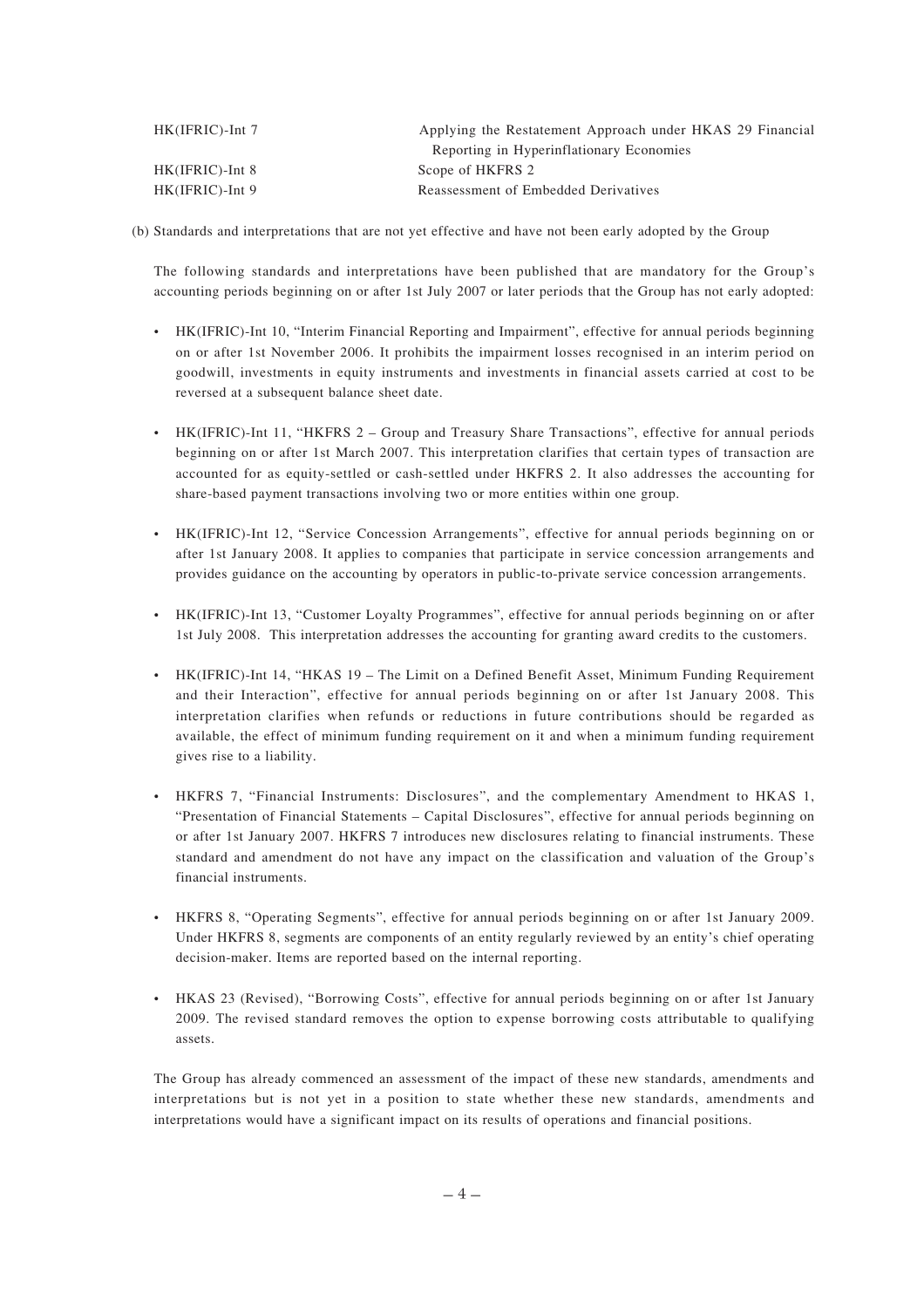### 2. **Turnover and segment information**

The principal activity of the Company is investment holding and its subsidiaries are principally engaged in the trading and manufacturing of plastic materials, pigments, colorants, compounded plastic resins, engineering plastic products and PVC compounds.

|               |           | Group     |  |
|---------------|-----------|-----------|--|
|               | 2007      | 2006      |  |
|               | HK\$'000  | HK\$'000  |  |
| Turnover      |           |           |  |
| Sale of goods | 1,405,507 | 1,332,120 |  |

An analysis of the Group's turnover and results for the year ended 30th June 2007 by geographical segment is as follows:

|                               | 2007<br>The People's<br><b>Republic of China</b><br>excluding<br><b>Hong Kong</b> |                         |                   |
|-------------------------------|-----------------------------------------------------------------------------------|-------------------------|-------------------|
|                               | <b>Hong Kong</b><br>HK\$'000                                                      | ("The PRC")<br>HK\$'000 | Group<br>HK\$'000 |
| Turnover                      |                                                                                   |                         |                   |
| - Gross segment               | 1,180,930                                                                         | 333,513                 | 1,514,443         |
| - Inter-segment               | (66, 766)                                                                         | (42, 170)               | (108, 936)        |
|                               | 1,114,164                                                                         | 291,343                 | 1,405,507         |
| Segment results               | 9,558                                                                             | 13,747                  | 23,305            |
| Unallocated costs             |                                                                                   |                         | (2,803)           |
| Profit before taxation        |                                                                                   |                         | 20,502            |
| Taxation                      |                                                                                   |                         | (7, 459)          |
| Profit after taxation         |                                                                                   |                         | 13,043            |
| Minority interest             |                                                                                   |                         | 1,932             |
| Profit attributable to equity |                                                                                   |                         |                   |
| holders of the Company        |                                                                                   |                         | 14,975            |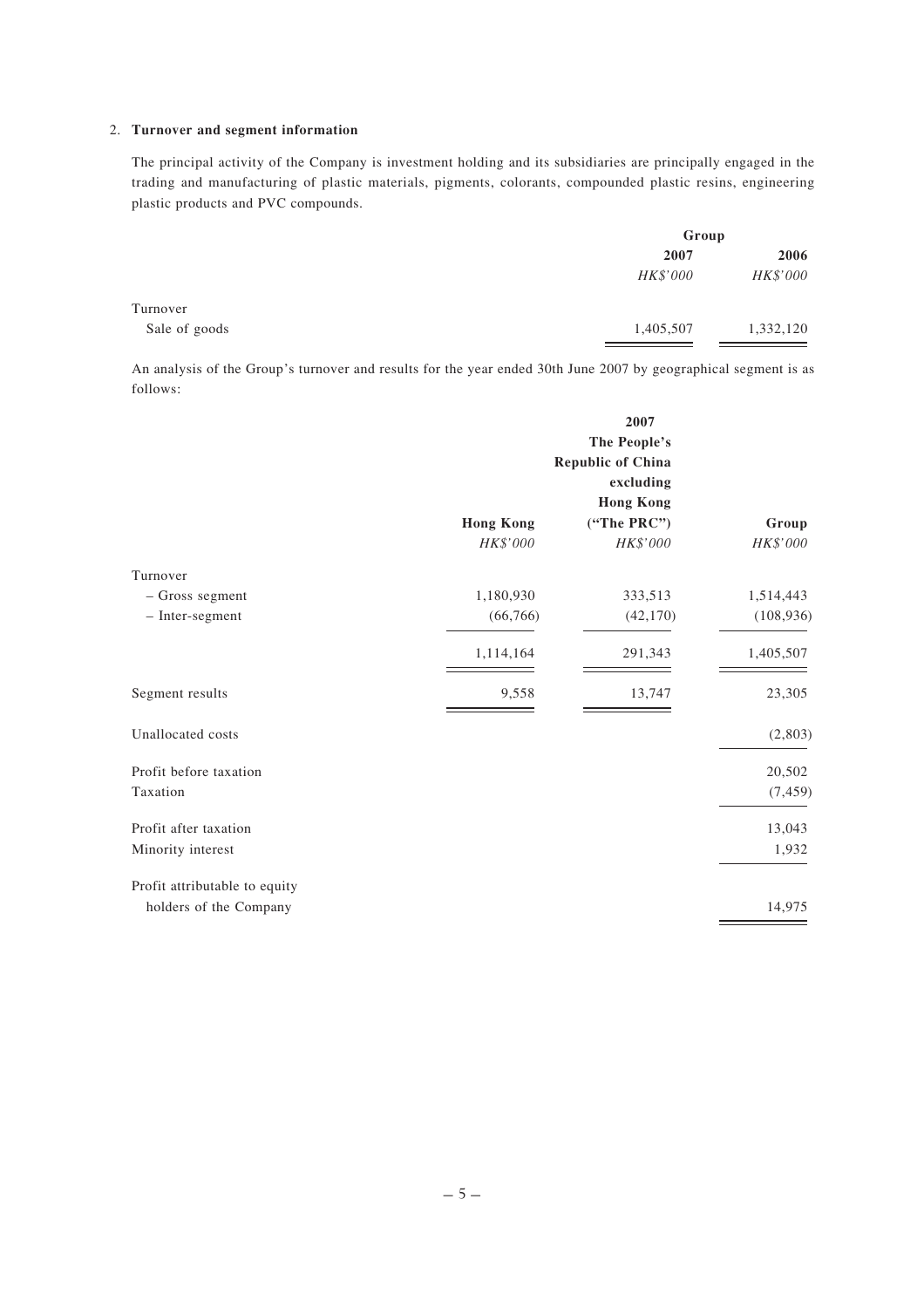The segment assets and liabilities at 30th June 2007 and other segment information for the year ended are as follows:

|                                                    |                  | 2007     |          |
|----------------------------------------------------|------------------|----------|----------|
|                                                    | <b>Hong Kong</b> | The PRC  | Group    |
|                                                    | HK\$'000         | HK\$'000 | HK\$'000 |
| Segment assets                                     | 446,809          | 264,489  | 711,298  |
| Unallocated assets                                 |                  |          | 751      |
| Total assets                                       |                  |          | 712,049  |
| Segment liabilities                                | 252,889          | 93,570   | 346,459  |
| Unallocated liabilities                            |                  |          | 6,525    |
| Total liabilities                                  |                  |          | 352,984  |
| Other information:                                 |                  |          |          |
| Capital expenditure                                | 4,582            | 6,050    | 10,632   |
| Depreciation of property, plant and equipment      | 7,043            | 9,054    | 16,097   |
| Amortisation of leasehold land and land use rights | 240              | 163      | 403      |

An analysis of the Group's turnover and results for the year ended 30th June 2006 by geographical segment is as follows:

|                               |                  | 2006      |            |  |
|-------------------------------|------------------|-----------|------------|--|
|                               | <b>Hong Kong</b> | The PRC   | Group      |  |
|                               | HK\$'000         | HK\$'000  | HK\$'000   |  |
| Turnover                      |                  |           |            |  |
| - Gross segment               | 1,168,550        | 268,922   | 1,437,472  |  |
| - Inter-segment               | (67, 943)        | (37, 409) | (105, 352) |  |
|                               | 1,100,607        | 231,513   | 1,332,120  |  |
| Segment results               | 14,286           | (130)     | 14,156     |  |
| Unallocated costs             |                  |           | (3,078)    |  |
| Profit before taxation        |                  |           | 11,078     |  |
| Taxation                      |                  |           | (3,509)    |  |
| Profit after taxation         |                  |           | 7,569      |  |
| Minority interest             |                  |           | (487)      |  |
| Profit attributable to equity |                  |           |            |  |
| holders of the Company        |                  |           | 7,082      |  |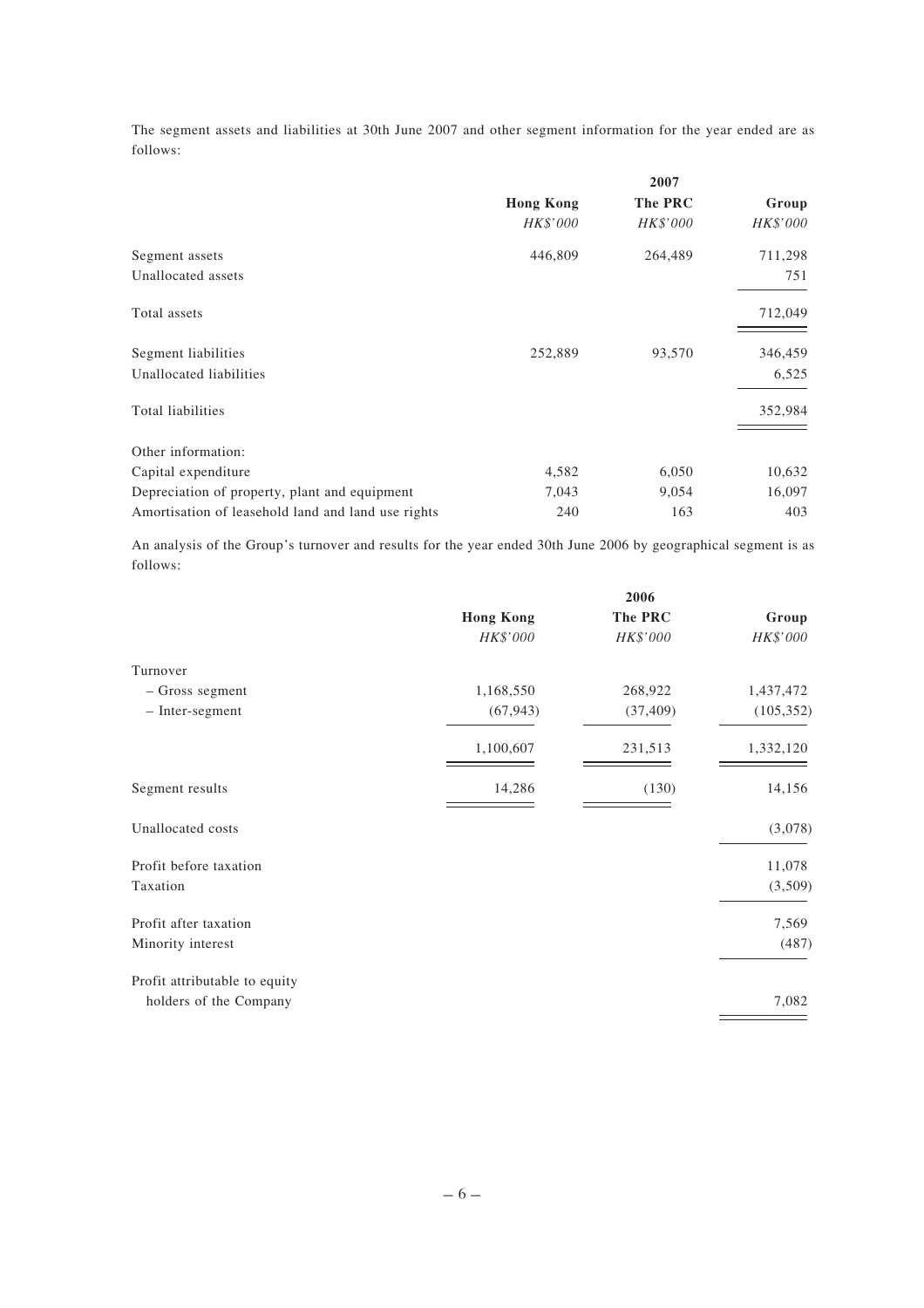The segment assets and liabilities at 30th June 2006 and other segment information for the year ended are as follows:

|                                                    | 2006             |          |          |
|----------------------------------------------------|------------------|----------|----------|
|                                                    | <b>Hong Kong</b> | The PRC  | Group    |
|                                                    | HK\$'000         | HK\$'000 | HK\$'000 |
| Segment assets                                     | 410,152          | 236,104  | 646,256  |
| Unallocated assets                                 |                  |          | 3,312    |
| Total assets                                       |                  |          | 649,568  |
| Segment liabilities                                | 201,109          | 90,082   | 291,191  |
| Unallocated liabilities                            |                  |          | 10,129   |
| Total liabilities                                  |                  |          | 301,320  |
| Other information:                                 |                  |          |          |
| Capital expenditure                                | 5,430            | 5,113    | 10,543   |
| Depreciation of property, plant and equipment      | 6,725            | 8,140    | 14,865   |
| Amortisation of leasehold land and land use rights | 260              | 155      | 415      |

Turnover and segment results are presented based on the operating locations of group companies. Unallocated costs represent corporate expenses.

All the Group's turnover and operating profit are attributable to the manufacturing and trading of plastic products and accordingly no analysis of the Group's turnover and contribution to operating profit by business segment is provided.

Segment assets consist primarily of property, plant and equipment, inventories, trade and other receivables, other financial assets at fair value through profit or loss and cash and cash equivalents. Unallocated assets mainly comprise deferred taxation and tax recoverable.

Segment liabilities comprise operating liabilities and borrowings. Unallocated liabilities comprise items such as taxation.

Capital expenditure comprises additions to property, plant and equipment and leasehold land and land use rights.

### 3. **Other gains-net**

|                                               | 2007     | 2006     |
|-----------------------------------------------|----------|----------|
|                                               | HK\$'000 | HK\$'000 |
| Rental income                                 | 1,563    | 1,094    |
| Interest income                               | 542      | 304      |
| Fair value gains on investment properties     | 426      | 220      |
| Derivative financial instruments              |          |          |
| - forward contracts: held for trading         | 999      | (2,136)  |
| Net exchange gains                            | 5,578    | 5,701    |
| Negative goodwill arising from acquisition of |          |          |
| additional interests in a subsidiary          | 2,273    |          |
|                                               | 11,381   | 5,183    |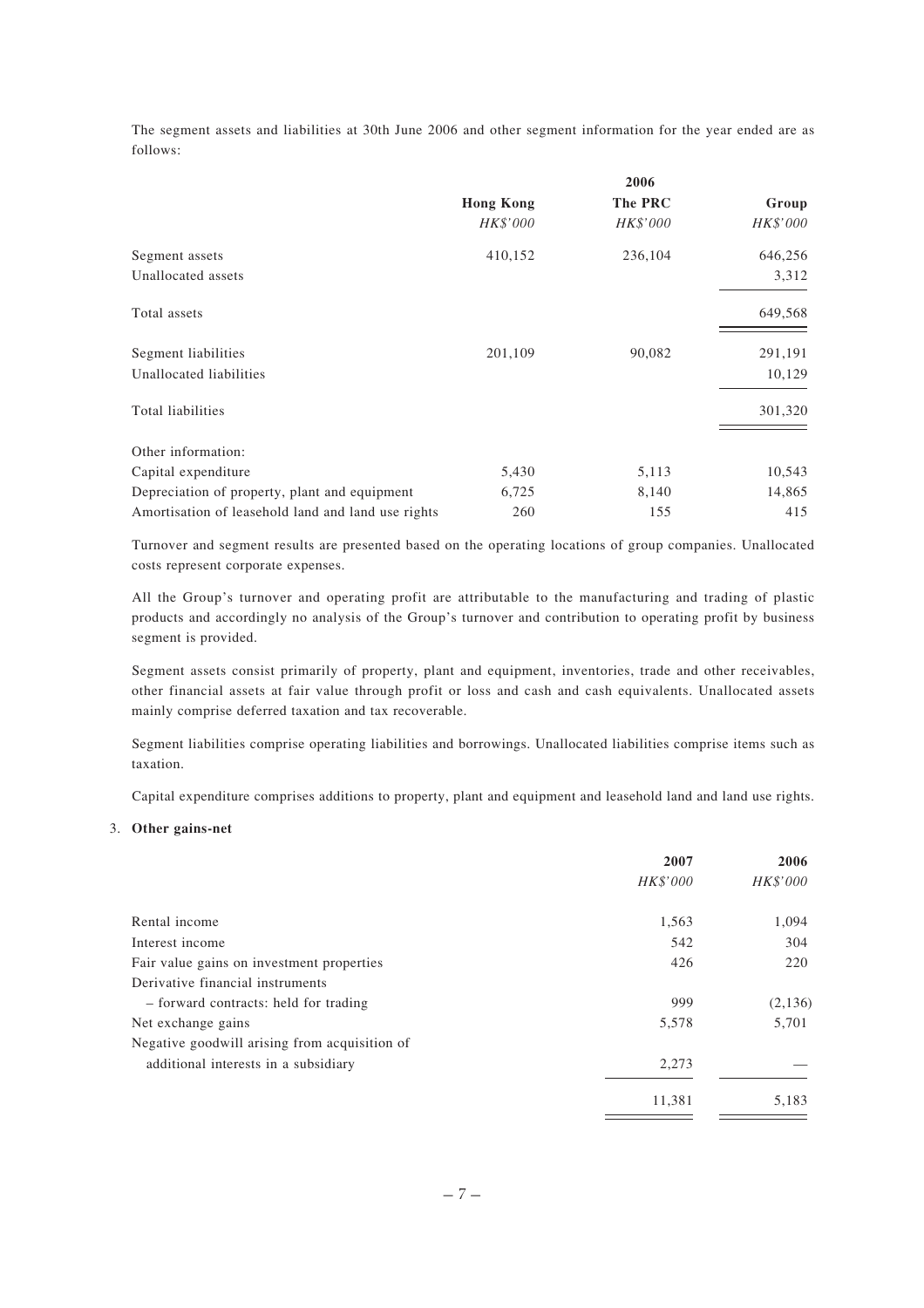# 4. **Expenses by Nature**

|                                                                      | Group     |           |
|----------------------------------------------------------------------|-----------|-----------|
|                                                                      | 2007      | 2006      |
|                                                                      | HK\$'000  | HK\$'000  |
| Cost of inventories sold                                             | 1,207,630 | 1,144,642 |
| Employee benefit expenses, including directors' emoluments           | 72,998    | 67,837    |
| Depreciation:                                                        |           |           |
| Owned property, plant and equipment                                  | 11,844    | 10,280    |
| Leased property, plant and equipment                                 | 4,253     | 4,585     |
| Transportation expenses                                              | 15,613    | 15,952    |
| Utility expenses                                                     | 12,504    | 8,312     |
| Amortisation of leasehold land and land use rights                   | 403       | 415       |
| Operating lease rentals in respect of land and buildings             | 7.743     | 7,262     |
| Auditors' remuneration                                               | 1,517     | 1,015     |
| Other expenses                                                       | 52,724    | 56,136    |
| Total costs of sales, distribution costs and administrative expenses | 1,387,229 | 1,316,436 |
| Representing:                                                        |           |           |
| Cost of sales                                                        | 1,272,038 | 1,209,281 |
| Distribution costs                                                   | 41,086    | 35,459    |
| Administrative expenses                                              | 74,105    | 71,696    |
|                                                                      | 1,387,229 | 1,316,436 |
| 5. Finance costs                                                     |           |           |

|                                                                | Group    |          |
|----------------------------------------------------------------|----------|----------|
|                                                                | 2007     | 2006     |
|                                                                | HK\$'000 | HK\$'000 |
| Interest on bank borrowings wholly repayable within five years | 8,347    | 8,704    |
| Interest element of finance leases                             | 810      | 1,085    |
|                                                                | 9,157    | 9,789    |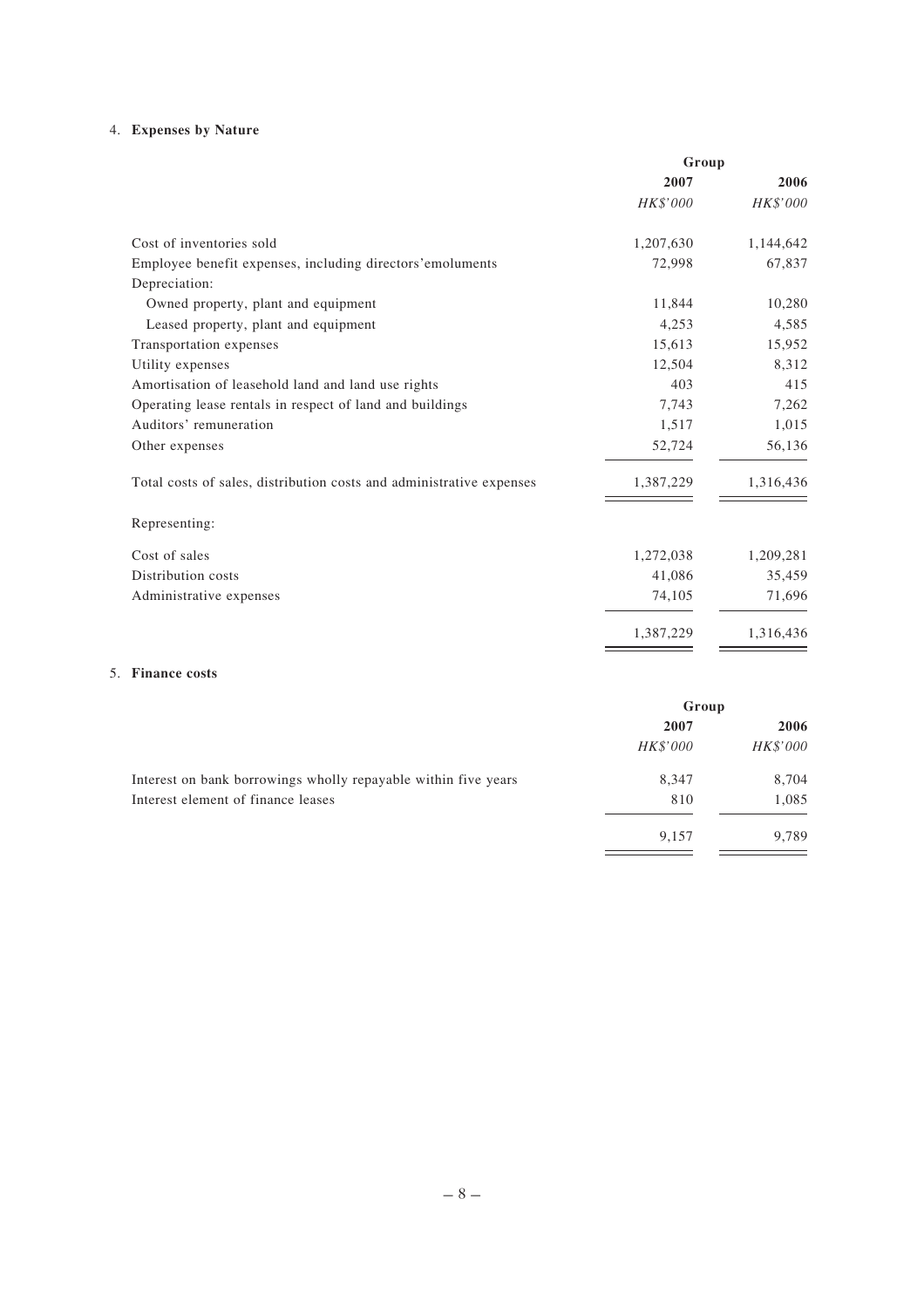### 6. **Taxation**

Hong Kong profits tax has been provided at the rate of 17.5% (2006: 17.5%) on the estimated assessable profit for the year. Taxation on profits of PRC subsidiaries has been calculated on the estimated assessable profit for the year at the rates of taxation as applicable to the local subsidiaries.

The amount of taxation charged to the consolidated profit and loss account represents:

| Group    |          |
|----------|----------|
| 2007     | 2006     |
| HK\$'000 | HK\$'000 |
|          |          |
| 2,540    | 2,619    |
| 1,913    | 943      |
| (155)    | (211)    |
| 4,298    | 3,351    |
| 1,743    | 158      |
|          |          |
| 1,418    |          |
| 7,459    | 3,509    |
|          |          |

### 7. **Dividends**

|                                                                              | 2007            | 2006     |
|------------------------------------------------------------------------------|-----------------|----------|
|                                                                              | <i>HK\$'000</i> | HK\$'000 |
| Interim, paid, of HK1.0 cent (2006: HK 1.0 cent) per ordinary share          | 3,600           | 3,600    |
| Final, proposed, of HK1.0 cent (2006: HK 1.0 cent) per ordinary share (note) | 3,600           | 3,600    |
|                                                                              | 7.200           | 7.200    |

### Note:

At a meeting held on 11th October 2007, the Directors proposed a final dividend of HK1.0 cent per ordinary share. This proposed dividend is not reflected as a dividend payable in these accounts but as an appropriation of retained earnings for the year ending 30th June 2008.

### 8. **Earnings per share**

### **Basic**

Basic earnings per share is calculated by dividing the profit attributable to equity holders of the Company by the weighted average number of ordinary shares in issue during the year.

|                                                                 | 2007        | 2006        |
|-----------------------------------------------------------------|-------------|-------------|
| Profit attributable to equity holders of the Company (HK\$'000) | 14.975      | 7.082       |
| Weighted average number of ordinary shares in issue             | 360,000,000 | 360,000,000 |
| Basic earnings per share (HK cent per share)                    | 4.16        | 1.97        |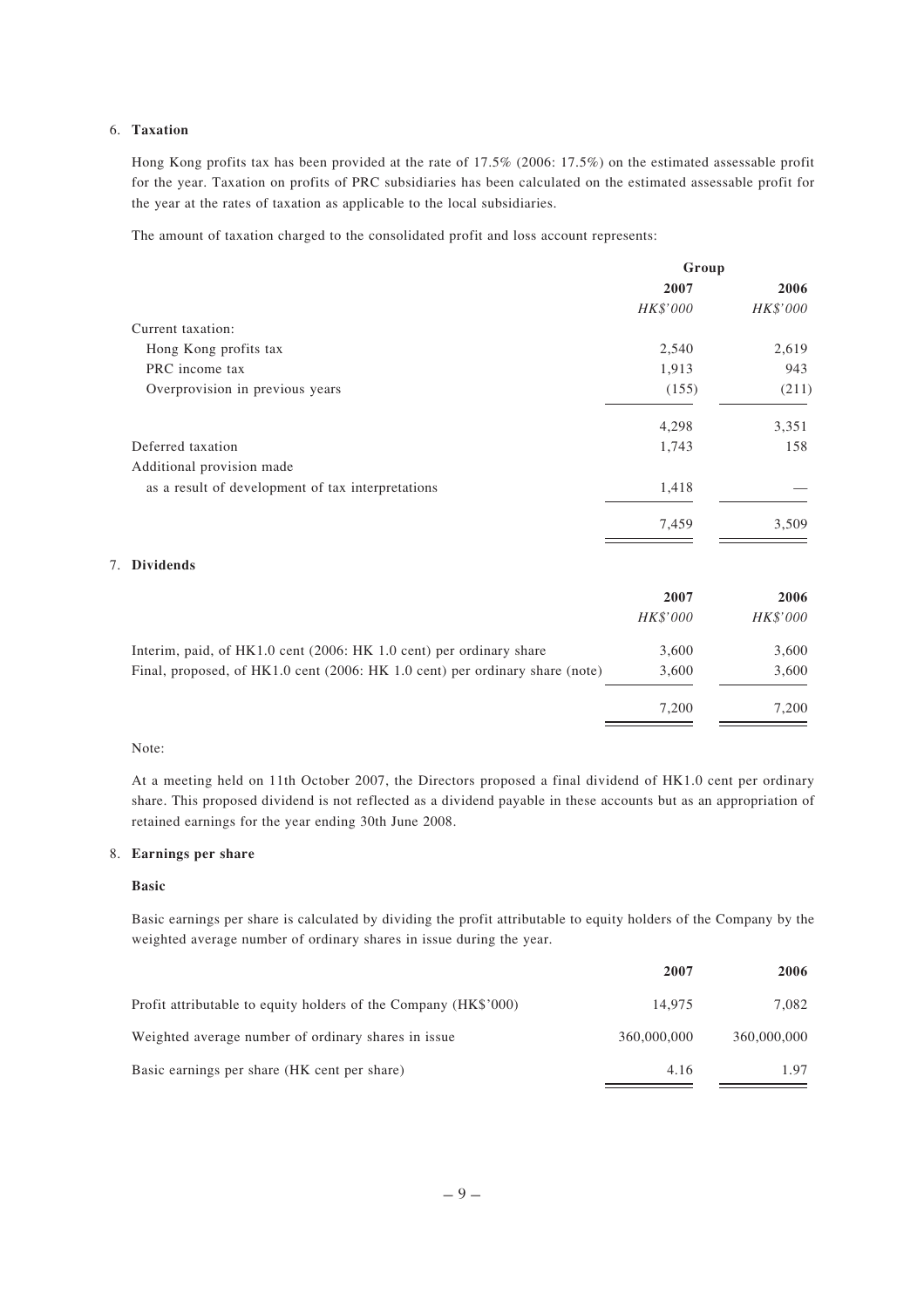#### **Diluted**

Diluted earnings per share is calculated by adjusting the weighted average number of ordinary shares outstanding assuming conversion of all dilutive potential ordinary shares. The Company has one category of dilutive potential ordinary shares which is the share options granted. For the share options, a calculation is done to determine the number of shares that could have been acquired at fair value (determined as the average annual market price of the Company's shares) based on the monetary value of the subscription rights attached to outstanding share options. The number of shares calculated as above is compared with the number of shares that would have been issued assuming the exercise of the share options.

Dilutive earnings per share equaled basic earnings per share for the years ended 30th June 2006 and 2007. The exercise of the outstanding share options would be anti-dilutive for the years ended 30th June 2006 and 2007.

#### 9. **Trade and bills receivables**

|                                               | 2007            | 2006            |
|-----------------------------------------------|-----------------|-----------------|
|                                               | <i>HK\$'000</i> | <i>HK\$'000</i> |
| Trade and bills receivables – gross           | 318,050         | 282,329         |
| Less: provision for impairment of receivables | (1.734)         | (940)           |
| Trade and bills receivables – net             | 316.316         | 281,389         |

The ageing analysis of the trade and bills receivables is as follows:

|                | Group    |          |
|----------------|----------|----------|
|                | 2007     | 2006     |
|                | HK\$'000 | HK\$'000 |
| Within 90 days | 288,940  | 242,040  |
| 91 - 180 days  | 23,910   | 29,837   |
| Over 180 days  | 5,200    | 10,452   |
|                | 318,050  | 282,329  |

There was no concentration of credit risk with respect to trade and bills receivables as the Group has a large number of customers. The carrying value of the trade and bills receivables approximates their fair value.

The majority of the Group's sales are with credit terms of 30 to 90 days. The remaining amounts are on letter of credit or documents against payment.

#### 10. **Trade payable**

The ageing analysis of the trade payable is as follows:

|                | Group    |          |
|----------------|----------|----------|
|                | 2007     | 2006     |
|                | HK\$'000 | HK\$'000 |
| Within 90 days | 124,547  | 91,646   |
| 91 - 180 days  | 3,895    | 1,334    |
| Over 180 days  | 446      | 876      |
|                | 128,888  | 93,856   |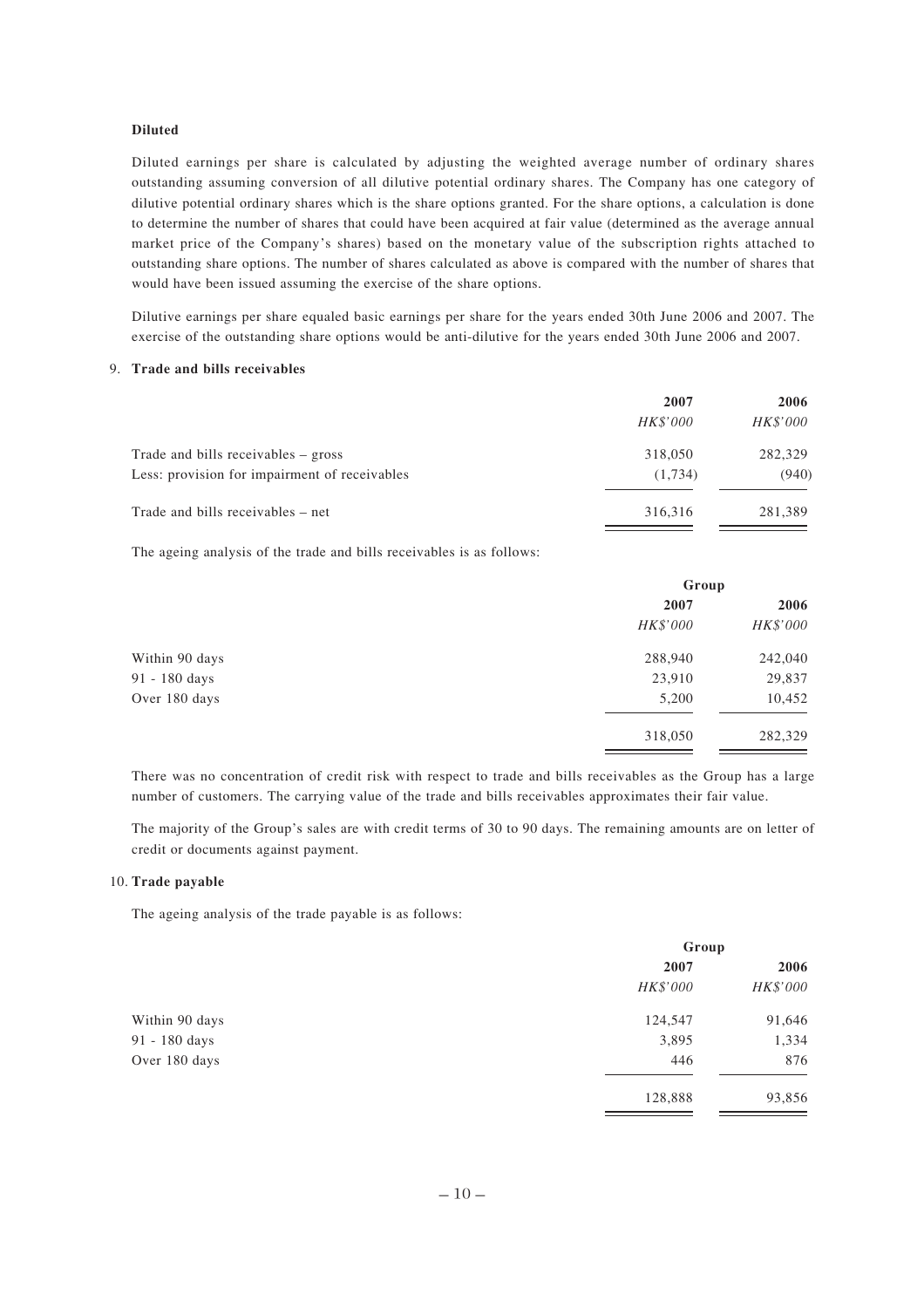#### 11. **Contingent liabilities**

As at 30th June 2007, the Company and the Group had the following contingent liabilities:

- (a) Guarantee in respect of the due performance of a subsidiary under a contract manufacturing agreement to the extent of HK\$20,000,000 (2006: HK\$20,000,000);
- (b) Guarantees given to banks for banking facilities granted to its subsidiaries to the extent of approximately HK\$441,894,000 (2006: HK\$410,294,000); and
- (c) In April 2003, a customer (the "Customer") issued a Writ of Summons in the High Court of the Hong Kong Special Administrative Region (the "Proceedings") against a subsidiary of the Company (the "Subsidiary") and filed a Statement of Claim in June 2003 claiming against the Subsidiary for US\$589,590.53 (the "Claim") for losses and damages alleged to have been suffered by the Customer as a result of alleged breach of contract entered into between the Customer and the Subsidiary for goods sold by the Subsidiary to the Customer (the "Goods"). The Subsidiary has (i) filed a defence and counterclaim to the Claim (the "Counterclaim") and (ii) taken out Third Party Proceedings against the company, which supplied the Goods to the Subsidiary for resale to the Customer (the "Third Party"). The Third Party has also taken out the Fourth Party Proceedings against the company, which supplied the Goods to the Third Party for resale to the Subsidiary. The trial of the Proceedings completed on 27th September 2006 and the Judgment was delivered on 30th March 2007 (the "Judgment"). In the Judgment, the Honourable Mr. Justice Barma (i) dismissed the Claim, (ii) gave judgment in favour of the Subsidiary on its counterclaim with interest (collectively the "Counterclaim Award"), and (iii) dismissed the Third and Fourth Party Proceedings. By an Order dated 30th April 2007, the Customer was ordered to pay (i) the Subsidiary the costs in the Proceedings (the "Costs") save all orders for costs which have been reserved in the Proceedings (the "Reserved Orders"), and (ii) the costs of (a) the Third Party in the Third Party Proceedings, and (b) the Fourth Party in the Fourth Party Proceedings. By another Judgment dated 30th July 2007, the Honourable Mr. Justice Barma gave judgment in favour of the Subsidiary in relation to the Reserved Orders issue (the "Reserved Orders Issue") and the Customer was ordered to pay to the Subsidiary (i) all the costs of the Reserved Orders, and (ii) the costs of the written submission in relation to the Reserved Orders Issue (collectively the "Reserved Orders Costs").

#### 12. **Commitments**

#### (a) Capital commitments

At 30th June 2007, the Group had the following capital commitments for property, plant and equipment:

|                                   | 2007     | 2006     |
|-----------------------------------|----------|----------|
|                                   | HK\$'000 | HK\$'000 |
| Contracted but not provided for   | 6,863    | 6,251    |
| Authorised but not contracted for |          |          |
|                                   | 6,863    | 6,251    |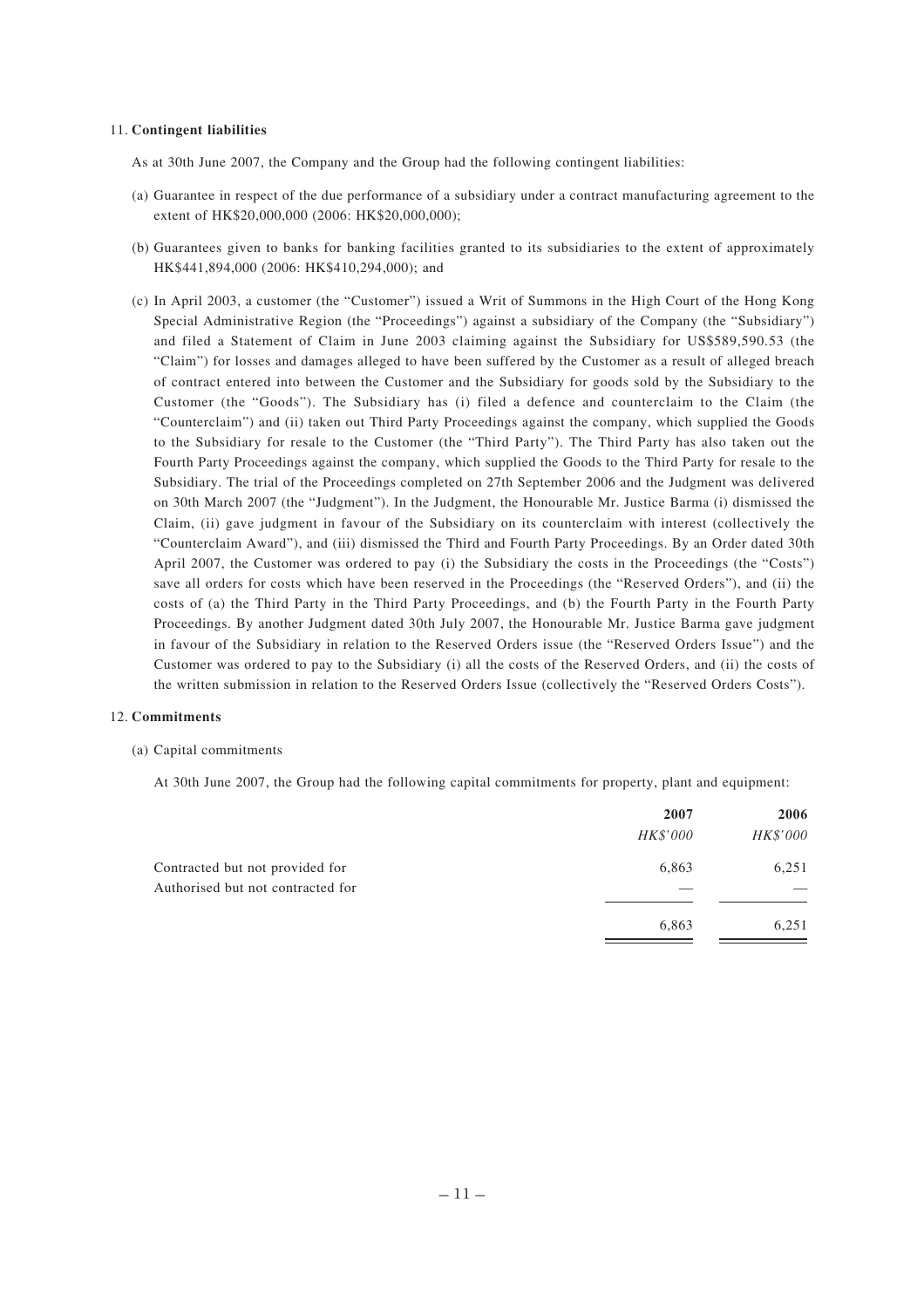#### (b) Commitment under operating leases

At 30th June 2007, the Group had future aggregate minimum lease payments under non-cancellable operating leases in respect of land and buildings as follows:

|                                                   | 2007     | 2006     |
|---------------------------------------------------|----------|----------|
|                                                   | HK\$'000 | HK\$'000 |
| Not later than one year                           | 2,630    | 6,800    |
| Later than one year and not later than five years | 3,079    | 12,399   |
| Later than five years                             | 97       | 3,868    |
|                                                   | 5,806    | 23,067   |

### **DIVIDENDS**

The directors have resolved to recommend the payment of a final dividend of HK1.0 cent per share for the year ended 30th June 2007 (2006: HK1.0 cent). The proposed final dividend, together with the interim dividend of HK1.0 cent (2006: HK1.0 cent) paid on 12th April 2007, will make a total distribution of HK2.0 cents per share for the year. The proposed final dividend, if approved at the forthcoming Annual General Meeting, will be payable in cash on or about 5th December 2007 to members whose names appear on the Register of Members of the Company on 28th November 2007.

### **CLOSURE OF REGISTER OF MEMBERS**

The Register of Members of the Company will be closed from Friday, 23rd November 2007 to Wednesday, 28th November 2007 (both dates inclusive) during which period no transfer of shares will be registered. In order to qualify for the proposed final dividend to be approved at the meeting, all properly completed transfer forms accompanied by the relevant share certificates must be lodged with the Company's branch share registrar in Hong Kong, Union Registrars Limited, Rooms 1901-02 Fook Lee Commercial Centre, Town Place, 33 Lockhart Road, Wanchai, Hong Kong not later than 4:00 p.m. on Thursday, 22nd November 2007.

### **BUSINESS REVIEW**

In the year under review, the Group's turnover rose 6% as compared with last year, attributable mainly to the increased sales of engineering plastic products and colorants. Profit of the Group for the year more than doubled that of last year, thanks to the satisfactory performance of the manufacturing business and the Group's efforts to increase production of high value-added products and control cost. During the year, high crude oil and raw material prices pushed up the Group's operating costs. In combat, the Group adopted a series of cost control measures including lowering fuel cost, reducing financial costs such as interest expenses by shortening account receivables recovery period so as to increase cash flows and maintain its gross profit margin. The Group's tax expenditure also rose mainly because it had to write back deferred tax assets resulting from disposal of assets and make additional provision in relation to development of tax interpretations. Although the operating environment continued to be tough for the plastic materials and plastics related industries, at the management's efforts and prudent business strategy, the Group managed to achieve satisfactory progress in business development.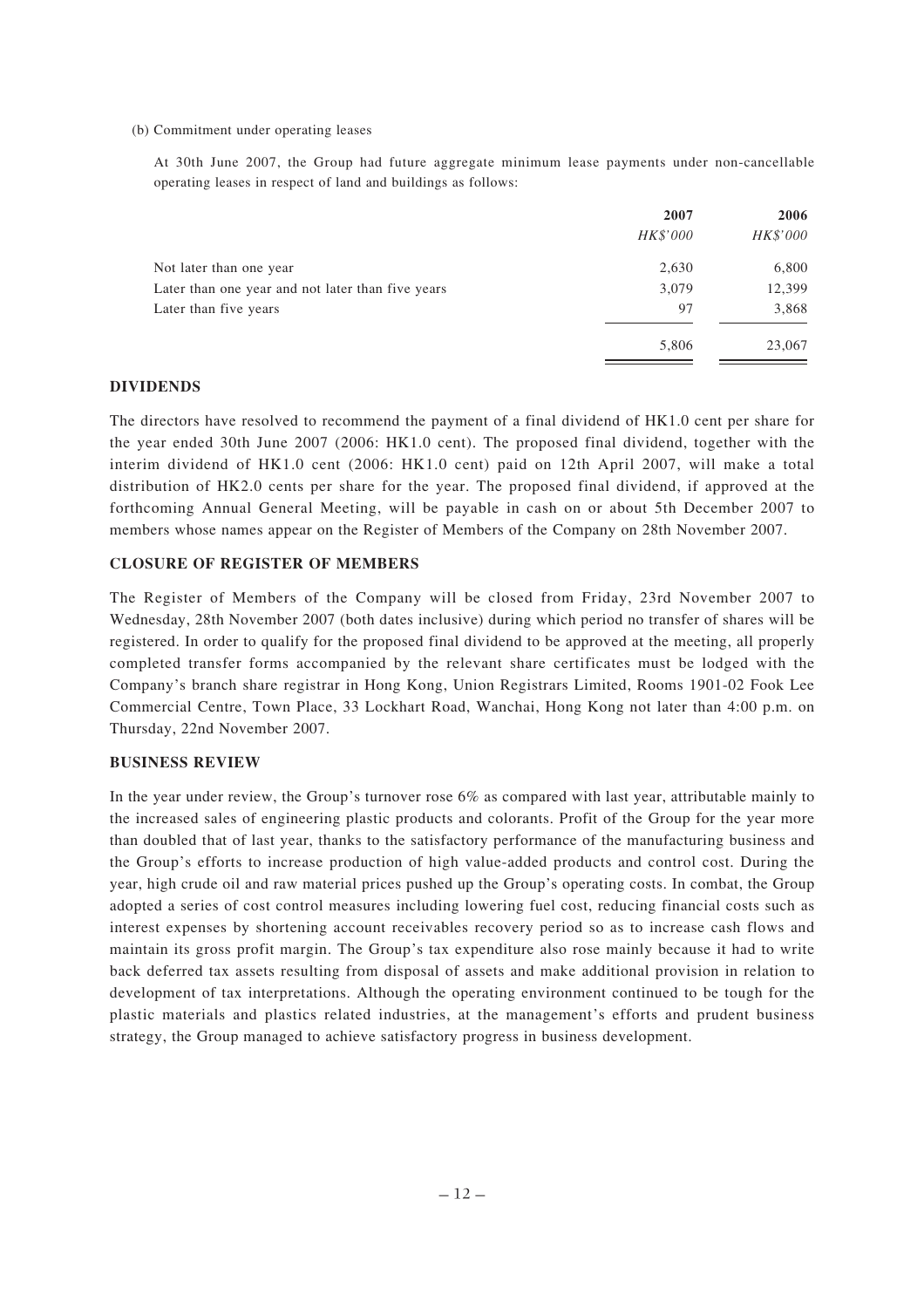Turnover from plastics trading decreased in the first half of the year under review, but rebounded markedly in the second half year, pushing the segment's turnover up by 2% against the previous year. Applying active sales and marketing strategies, the Group enlarged its customer base during the year and reported increase both in number of orders and selling prices. Furthermore, in the light of severe fluctuation of raw material prices, the Group was cautious in accepting orders and opted for lower risk orders. The Group also set up a subsidiary in Guangzhou and another in Shanghai during the year to expand its trading business in Mainland China.

The Group's engineering plastics manufacturing business grew satisfactorily reporting a turnover 15% higher than that of last year. During the year, the business unit enhanced its R&D capabilities and added new testing equipment to strengthen the quality and competitiveness of its products. These efforts explained the steady growth in sales of engineering plastics products. Furthermore, the Group also increased the proportion of tailor-made products for customers and improved product quality and aftersale services, which were also factors contributing to the segment's handsome profit and growth.

Domestic sales of colorants and compounded plastic resins boasted notable growth for the year, making 20% more in turnover against last year. To support business development, the Group opened a new factory in Xiamen in October 2006. Together with the other factories in Dongguan, Shanghai and Qingdao, the new factory has helped to increase overall production capacity of the Group for meeting market demand in Fujian Province and surrounding regions.

Affected by intense competition in the PVC market, the Group reported loss in its PVC compounds manufacturing and sales business. During the year under review, the Group signed an agreement with PolyOne Corporation ("PolyOne"), which is listed on the New York Stock Exchange, to sell part of the assets of a subsidiary to PolyOne and acquire a 5% stake in a PolyOne subsidiary operating PVC business. PolyOne is a world-renowned compounding and North American distribution company of thermoplastic compounds, specialty PVC resins, colour and additives. The transaction is expected to be completed by December 2007, creating a win-win partnership. It will allow PolyOne to tap the PVC market in the People's Republic of China and the Group to focus resources on developing its core plastic manufacturing and trading business.

# **PROSPECTS**

To minimize the impact of persistently high crude oil and raw materials prices on its plastic related business, the Group will continue to implement cost control measures. Through these measures, the Group also hopes to heighten cost effectiveness of production and enhance overall operational efficiency. Moreover, the Group will step up sales and marketing activities to expand its customer base, attracting especially more large enterprise customers.

The Group will nurture its plastics trading businesses steadily according to plan with the aim of enhancing overall competitiveness and broadening its income streams. It will explore opportunities in the booming PRC market through its two newly set up subsidiaries in Guangzhou and Shanghai.

For the manufacturing segment, including the engineering plastic products and colorants business, the Group will strengthen product testing and provide comprehensive after-sale services to customers so as to enhance product quality and maintain its competitive advantage. At the same time, the Group will develop more new products and new applications for its products in various industries, such as the packaging industry, so as to expand its income sources, and fully realize its production efficiency and economies of scale advantages while satisfying different customer demands. Depending on growth in the number and volume of orders, it may consider adding more production facilities and increasing production capacity.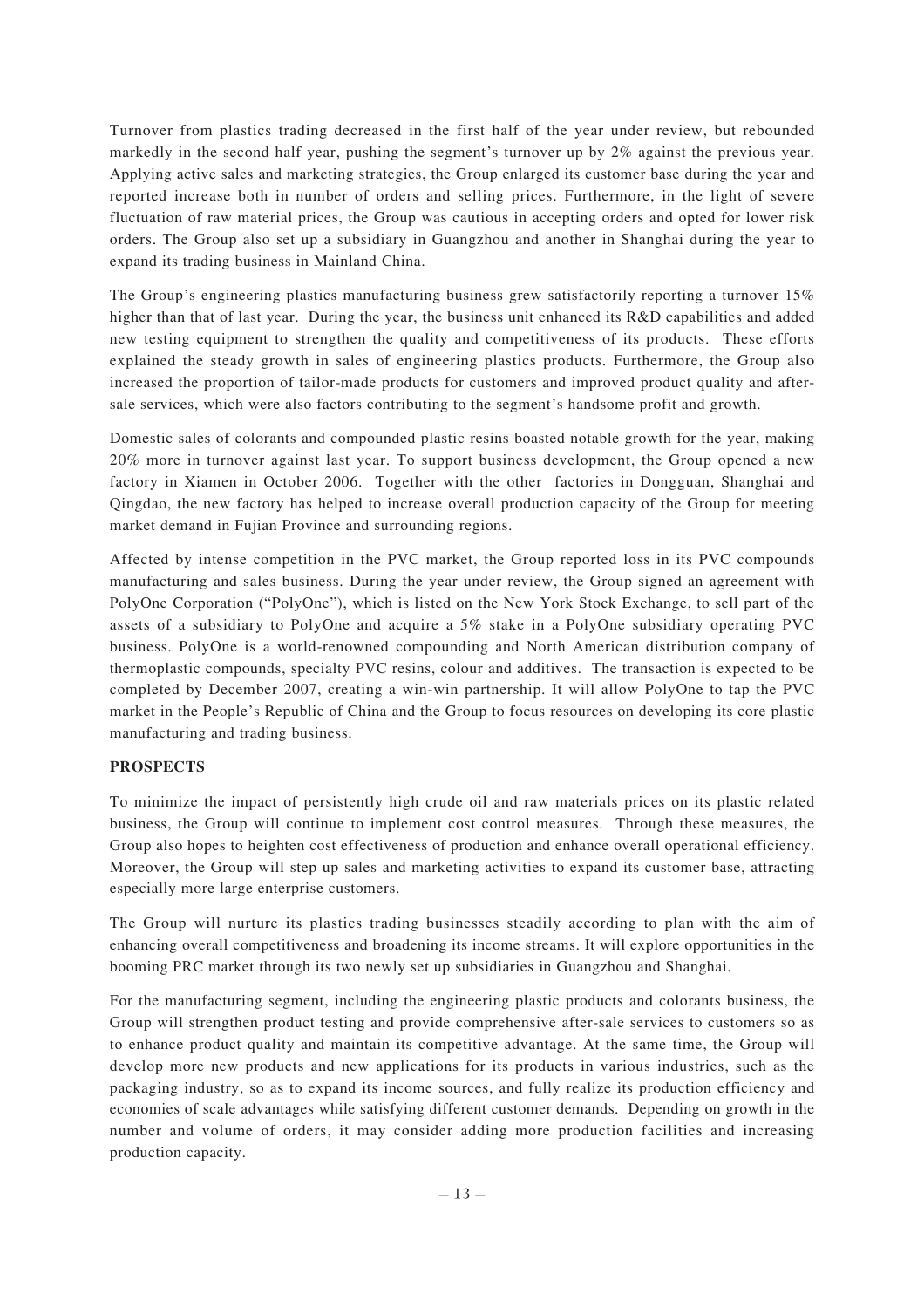## **LIQUIDITY AND FINANCIAL RESOURCES**

The Group generally finances its operations with internally generated cashflow and banking facilities provided by its principal bankers. As at 30th June 2007, the Group has available aggregate bank loan facilities of approximately HK\$280,025,000, of which approximately HK\$175,708,000 have been utilised and were secured by corporate guarantees issued by the Company and legal charges on certain leasehold land and buildings in the PRC and Hong Kong owned by the Group. The Group's cash and bank balances as at 30th June 2007 amounted to approximately HK\$59,217,000. The Group's gearing ratio as at 30th June 2007 was approximately 50%, based on the total bank borrowings of approximately HK\$164,461,000, together with obligations under finance leases of approximately HK\$11,247,000 and the shareholders' funds of approximately HK\$351,621,000.

## **FOREIGN EXCHANGE RISK**

The Group's borrowings and cash balances are primarily denominated in Hong Kong dollars, Reminbi and US dollars. The Group's purchases were principally denominated in US dollars. The Group closely monitors currency fluctuations and reduces its exchange risk by entering into forward exchange contracts from time to time.

At 30th June 2007, the Group had maximum outstanding commitments in respect of forward contracts in order to hedge the Group's exposure in foreign currencies from its operations as follows:

|                                | 2007            | 2006            |
|--------------------------------|-----------------|-----------------|
|                                | <i>HK\$'000</i> | <i>HK\$'000</i> |
| Sell HK dollars for US dollars | 839.280         | 886,964         |

# **EMPLOYEE INFORMATION**

As at 30th June 2007, the Group had approximately 920 full-time employees. The Group's emolument policies are formulated on the performance of individual employees and are reviewed annually. The Group has an incentive scheme which is geared to the profit of the Group and the performance of its employees, as an incentive to motivate its employees to increase their contribution to the Group. The Group also provides social and medical insurance coverage, and provident fund scheme (as the case may be) to its employees depending on the location of such employees.

# **PURCHASE, SALE AND REDEMPTION OF THE COMPANY'S LISTED SECURITIES**

The Company has not redeemed any of its shares during the year. Neither the Company nor any of its subsidiaries has purchased or sold any of the Company's listed securities during the year.

# **COMPLIANCE WITH THE MODEL CODE FOR SECURITIES TRANSACTIONS BY DIRECTORS**

The Company has adopted a code of conduct regarding Directors' securities transactions on terms no less exacting than the required standard set out in the Model Code set out in Appendix 10 to the Rules Governing the Listing of Securities ("the Listing Rules") on The Stock Exchange of Hong Kong Limited ("HKSE"). Having made specific enquiry to all Directors of the Company, all Directors have confirmed that they had complied with the required standard set out in the Model Code and the Company's code of conduct regarding Directors' securities transactions during the period.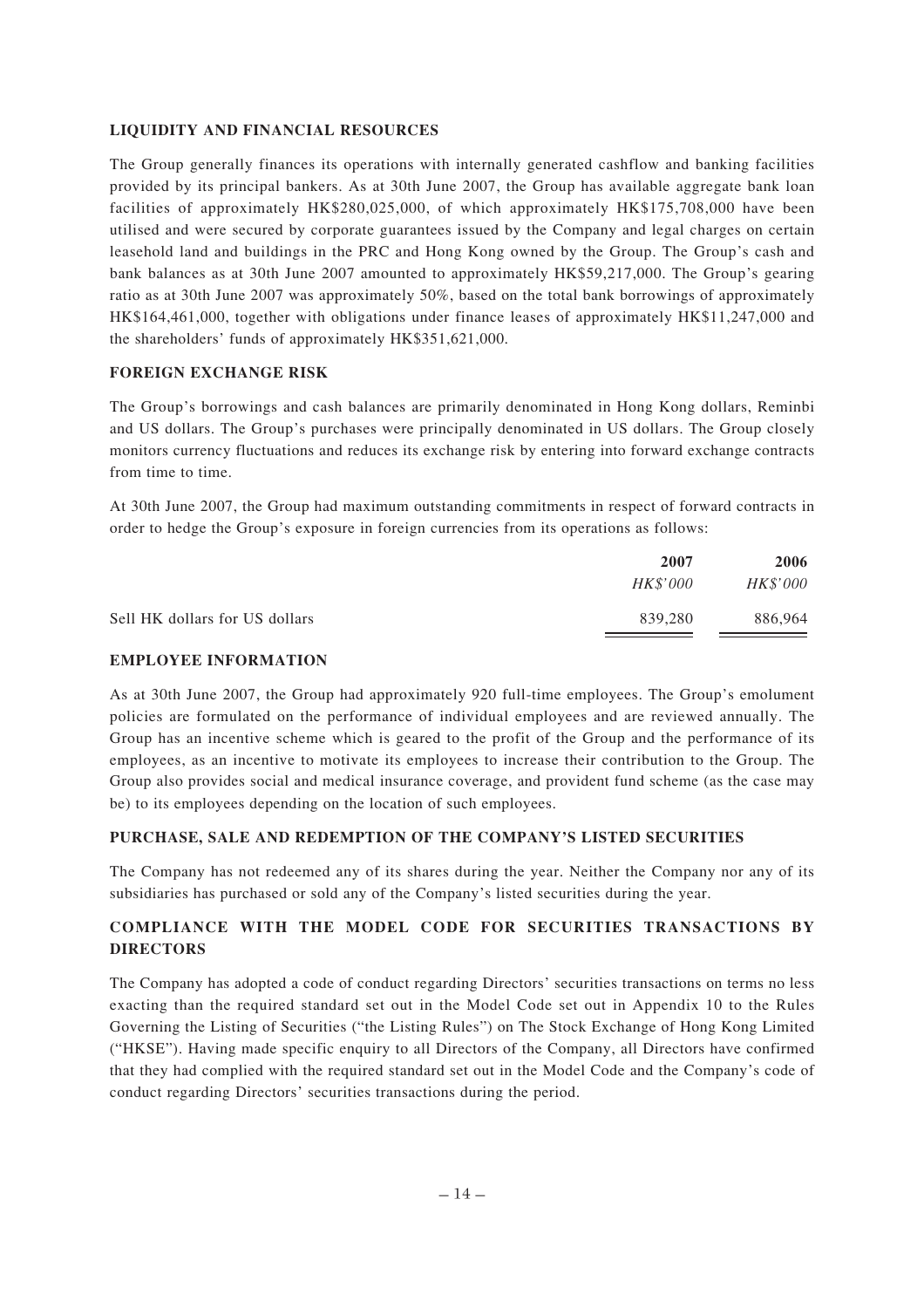## **CORPORATE GOVERNANCE PRACTICE**

The Company is committed to the establishment of good corporate governance practices and procedures which serve as an important element of risk management throughout the growth and expansion of the Company. The Company emphasizes on maintaining and carrying out sound, solid and effective corporate governance principles and structures.

The Company has complied with the applicable code provisions of the Code on Corporate Governance Practices (the "Code") as set out in Appendix 14 of the Listing Rules throughout year ended 30th June 2007, except for deviation of the code provisions A.2.1 and A.4.1 of the Code as mentioned below.

According to the code provision A.2.1, the roles of chairman and chief executive officer should be separate and should not be performed by the same individual. Up to the date of this annual report, the Board has not appointed an individual to the post of chief executive officer. The roles of the chief executive officer have been performed collectively by all the executive directors, including the chairman, of the Company. The Board considers that this arrangement allows contributions from all executive directors with different expertise and is beneficial to the continuity of the Company's policies and strategies. Going forward, the Board will periodically review the effectiveness of this arrangement and considers appointing an individual to chief executive officer when it thinks appropriate.

Code Provision A.4.1 stipulates that non-executive directors should be appointed for a specific term, subject to carry out on re-election. The Company's independent non-executive directors were not appointed for a specific term but is subject to retirement by rotation and re-election at the annual general meeting of the Company in accordance with the Company's bye-laws.

For the purpose of further enhancing the internal control systems, the Company has engaged an external consultant to carry out an on-going project to conduct independent internal review and to evaluate major operations of the Group. During the year, the Board has received a high level risk assessment from the external consultant and has also reviewed the effectiveness of the internal control system of the Group with no material issues noted.

# **AUDIT COMMITTEE**

The Audit Committee provides an important link between the Board of Directors and the Company's auditors in matters coming within the scope of the group audit. It also reviews the effectiveness of the external audit and of internal controls and risk evaluation. The Audit Committee comprises three Independent Non-executive Directors, namely Mr HO Wai Chi, Paul, Mr FONG Pong Hing and Mr CHAN Dit Lung. The Audit Committee has reviewed with management the accounting principles and practices adopted by the Group and discussed internal controls and financial reporting matters including a review of the audited accounts for the year ended 30th June 2007 with the Directors.

# **REMUNERATION COMMITTEE**

The Company has formulated written terms of reference for the Remuneration Committee which stated clearly its authorities and duties in accordance with the requirements of HKSE. The remuneration committee consists of three independent non-executive directors, namely Mr HO Wai Chi, Paul, Mr FONG Pong Hing and Mr CHAN Dit Lung and an executive director, Mr HUI Sai Chung.